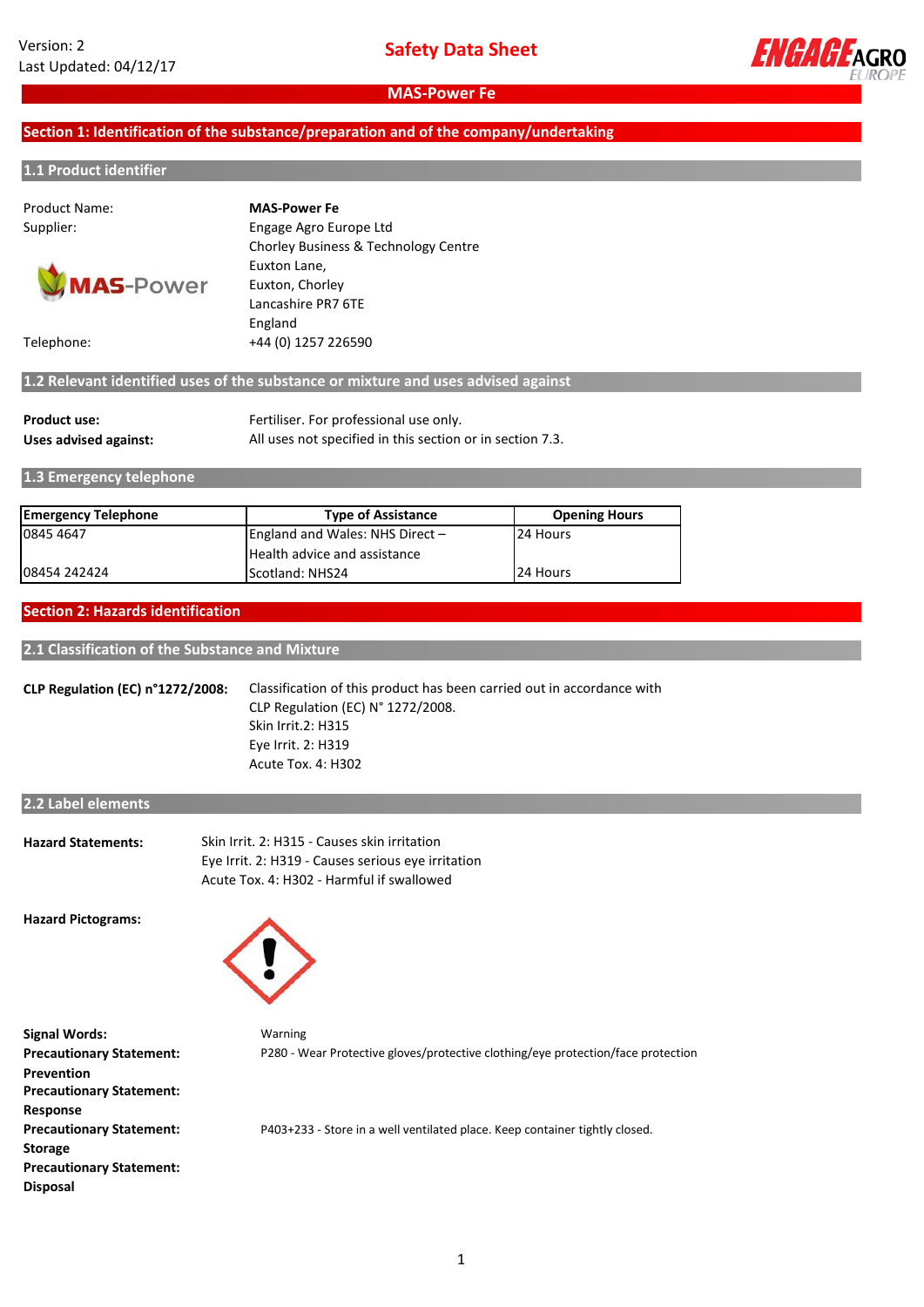

**2.3 Other Hazards**

#### Not applicable

#### **Section 3: Composition/information on ingredients**

#### **3.1 Substances**

| <b>Hazardous ingredients</b> | %W/W  | CAS No.   | EC. No.   | <b>EC Classification</b>                                       |
|------------------------------|-------|-----------|-----------|----------------------------------------------------------------|
| Iron sulphate heptahydrate   | 30-35 | 7782-63-0 | 231-753-5 | Skin Irrit. 2: H315, Eye Irrit. 2: H319, Acute<br>Tox. 4: H302 |
| Citric acid monohydrate      |       | 5949-29-1 | 201-069-1 | Eve Irrit. 2: H319                                             |

#### **Section 4: First aid measures**

#### **4.1 Description of first aid measures**

The symptoms resulting from intoxication can appear after exposure, therefore, in case of doubt, seek medical attention.

| <b>By inhalation:</b> | If inhaled move person to fresh air. If not breathing give artificial respiration. Seek medical advice. |
|-----------------------|---------------------------------------------------------------------------------------------------------|
| By skin contact:      | Wash areas with soap and plenty of water. Seek medical advice.                                          |
| By eye contact:       | Rinse eyes with water for at least 15 minutes. Seek medical advice.                                     |
| <b>By Ingestion:</b>  | Rinse mouth with water. Seek medical advice.                                                            |
|                       |                                                                                                         |

**4.2 Most Important symptoms and effects, both acute and delayed:**

Most important known symptoms and effects are described in Section 2.

**4.3 Indication of any immediate medical attention and special treatment needed**

TREAT SYMPTOMATICALLY. If you feel unwell seek medical advice. Show the label where possible. Show this safety data sheet to the doctor in attendance

#### **Section 5: Fire-fighting measures**

**5.1 Extinguishing media**

**Extinguishing media:** Use water spray, alcohol-resistant foam, dry chemical or carbon dioxide.

**5.2 Special hazards arising from the substance or mixture**

**Exposure hazards:** No data available

#### **5.3 Advice for firefighters**

**Advice for fire-fighters:** Use self-contained breathing apparatus for firefighters if necessary.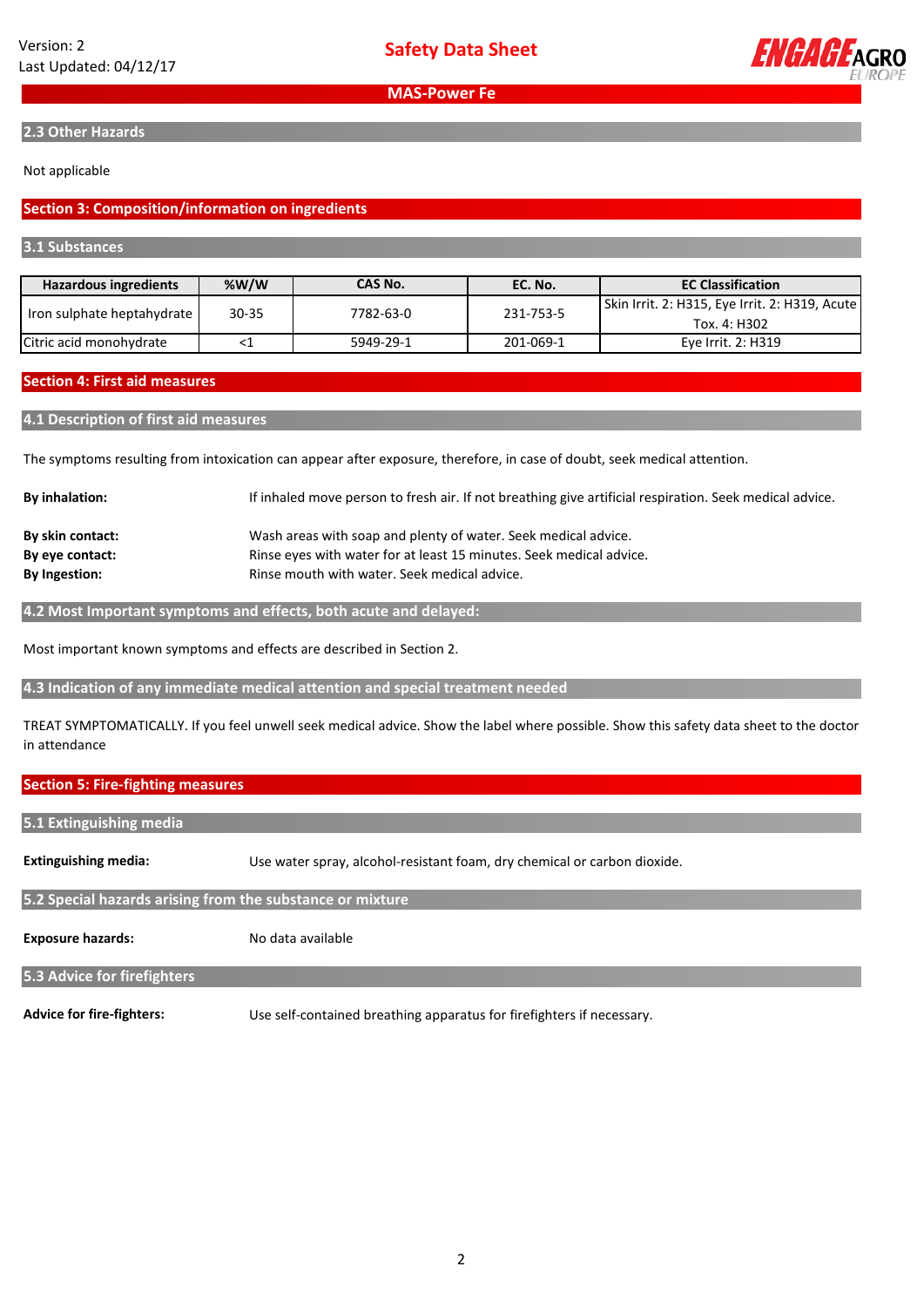

## **Section 6: Accidental release measures**

| 6.1 Personal precautions, protective equipment and emergency procedures |                                                                                                                                                                                                                                   |  |  |
|-------------------------------------------------------------------------|-----------------------------------------------------------------------------------------------------------------------------------------------------------------------------------------------------------------------------------|--|--|
| <b>Personal precautions:</b>                                            | Use personal protective equipment. Avoid breathing vapours, mist or gas. Ensure adequate<br>ventilation.                                                                                                                          |  |  |
| 6.2 Environmental precautions                                           |                                                                                                                                                                                                                                   |  |  |
| Environmental<br>precautions:                                           | Prevent further spillages if safe to do so. Do not let product enter drains. Discharge into environment<br>must be avoided.                                                                                                       |  |  |
| 6.3 Methods and material for containment and cleaning up                |                                                                                                                                                                                                                                   |  |  |
| Clean-up procedures:                                                    | In the event of a spillage, evacuate area and attempt to contain and absorb with sand, earth or other<br>inert material. Sweep up and place waste in sealed containers. Contact local authority for controlled<br>waste disposal. |  |  |
| 6.4 Reference to other sections                                         |                                                                                                                                                                                                                                   |  |  |
| <b>Reference to other sections:</b>                                     |                                                                                                                                                                                                                                   |  |  |

## **Section 7: Handling and storage**

| 7.1 Precautions for safe handling                                |                                                                                        |  |  |  |
|------------------------------------------------------------------|----------------------------------------------------------------------------------------|--|--|--|
| <b>Precautions for safe handling:</b>                            | Avoid contact with skin and eyes. Always use PPE when handling/transporting chemicals. |  |  |  |
| 7.2 Conditions for safe storage, including any incompatibilities |                                                                                        |  |  |  |
| <b>General conditions for storage:</b>                           | Keep containers tightly closed when not in use. Store in a dry, well ventilated place. |  |  |  |
| 7.3 Specific end use(s)                                          |                                                                                        |  |  |  |
| Specific end use(s):                                             | No data is available for this product.                                                 |  |  |  |

## **Section 8: Exposure controls/personal protection**

## **8.1 Control Parameters**

Substances whose occupational exposure limits have to be monitored in the work environment. There are no exposure limits for the substances contained in the product.

| <b>DNEL</b> (workers):            |
|-----------------------------------|
| <b>DNEL (General population):</b> |
| <b>PNEC:</b>                      |

**Non-applicable Non-applicable PNEC:** Non-applicable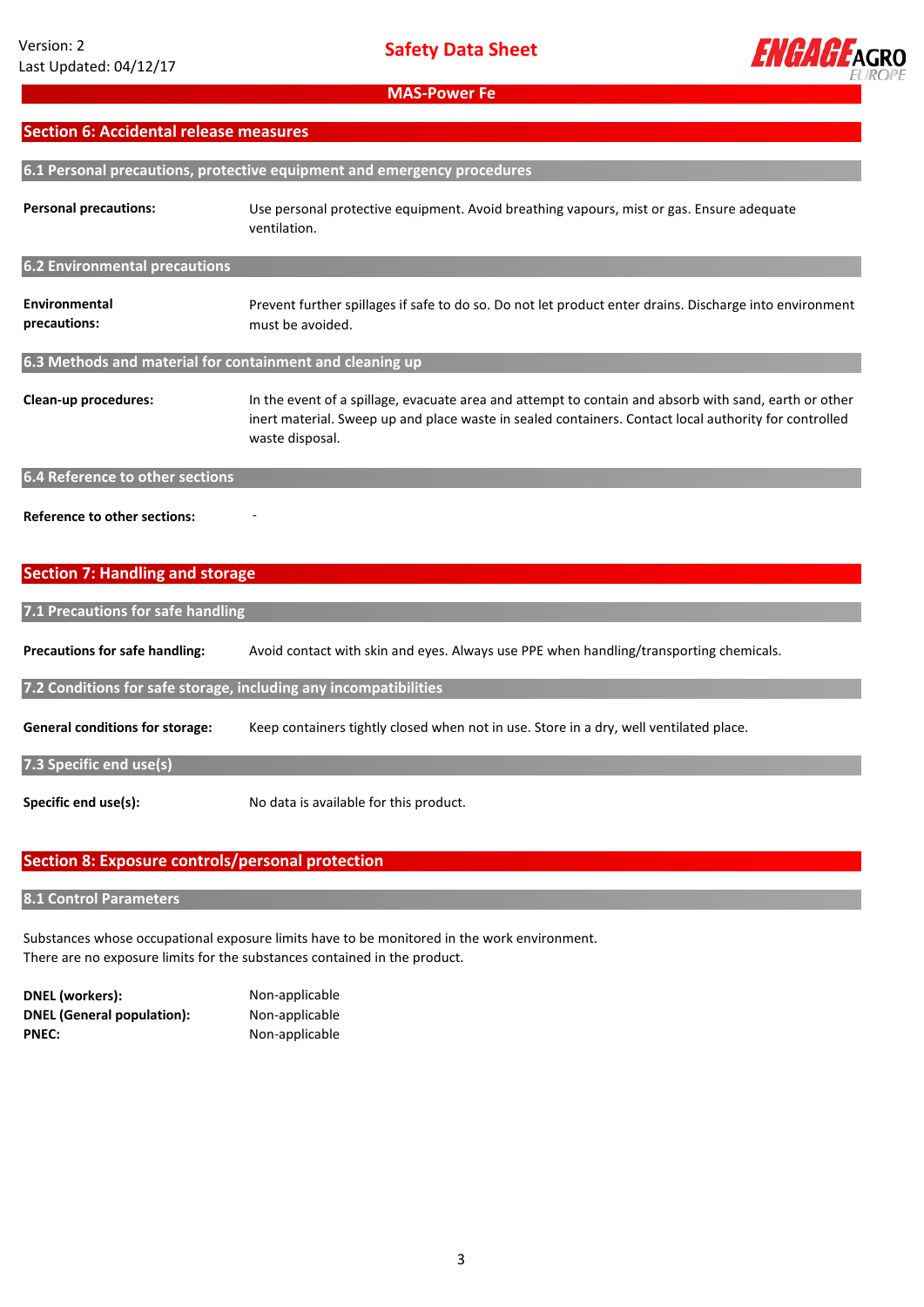

## **MAS-Power Fe**

#### **8.2 Exposure controls**







#### **A - General security and hygiene measures in the work place**

Adopt best Manual Handling considerations when handling, carrying and dispensing. Avoid contact with skin and eyes. Handle in accordance with good industrial hygiene and safety practice. Use appropriate personal protective equipment.

#### **B - Specific Respiratory Protection**

When necessary use of a full-face particle respirator is recommended.

#### **C - Specific protection for the hands**

Chemical resistant gloves (i.e. nitrile) should be worn at all times when handling this material.

#### **D - Ocular and facial protection**

Use safety glasses

#### **E - Bodily protection**

Contaminated clothing should be thoroughly cleaned.

#### **Environmental exposure controls:**

In accordance with the community legislation for the protection of the environment it is recommended to avoid environmental spillage of both the product and its container. Prevent further leakage or spillage if safe to do so

#### **Volatile organic compounds**

Non-applicable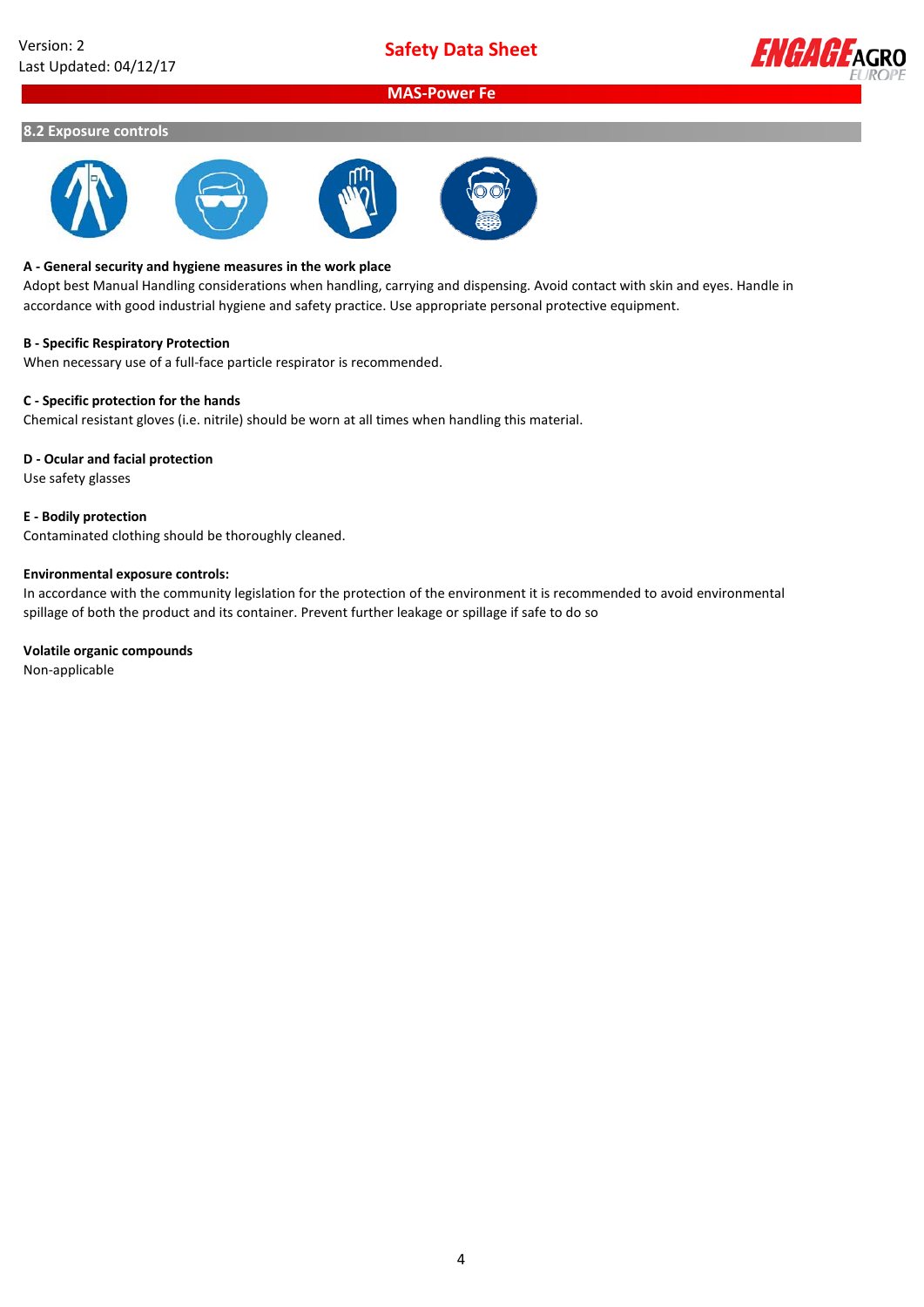

## **Section 9: Physical and chemical properties**

**9.1 Information on basic physical and chemical properties**

| Form:                      | Liquid                        |
|----------------------------|-------------------------------|
| Colour:                    | Pale orange/brown             |
| Odour:                     | No data available             |
| pH (value):                | $2.2 - 3.2$                   |
| Boiling point:             | No data available             |
| Flash point:               | No data available             |
| Flammable limits:          | Non-flammable                 |
| Explosive properties:      | Not predicted to be explosive |
| Oxidising properties:      | No data available             |
| Vapour pressure:           | No data available             |
| Density:                   | $S.G. = 1.15 - 1.2$           |
| Solubility (water):        | No data available             |
| Solubility (other):        | No data available             |
| Viscosity:                 | No data available             |
| Vapour density:            | No data available             |
| Relative evaporation rate: | No data available             |

## **9.2 Other Information**

Not applicable

| <b>Section 10: Stability and reactivity</b> |                   |  |  |  |
|---------------------------------------------|-------------------|--|--|--|
| 10.1 Reactivity                             |                   |  |  |  |
| <b>Reactivity:</b>                          | No data available |  |  |  |
| 10.2 Chemical stability                     |                   |  |  |  |
| <b>Chemical stability:</b>                  | No data available |  |  |  |
| 10.3 Possibility of hazardous reactions     |                   |  |  |  |
| <b>Hazardous reactions:</b>                 | None known        |  |  |  |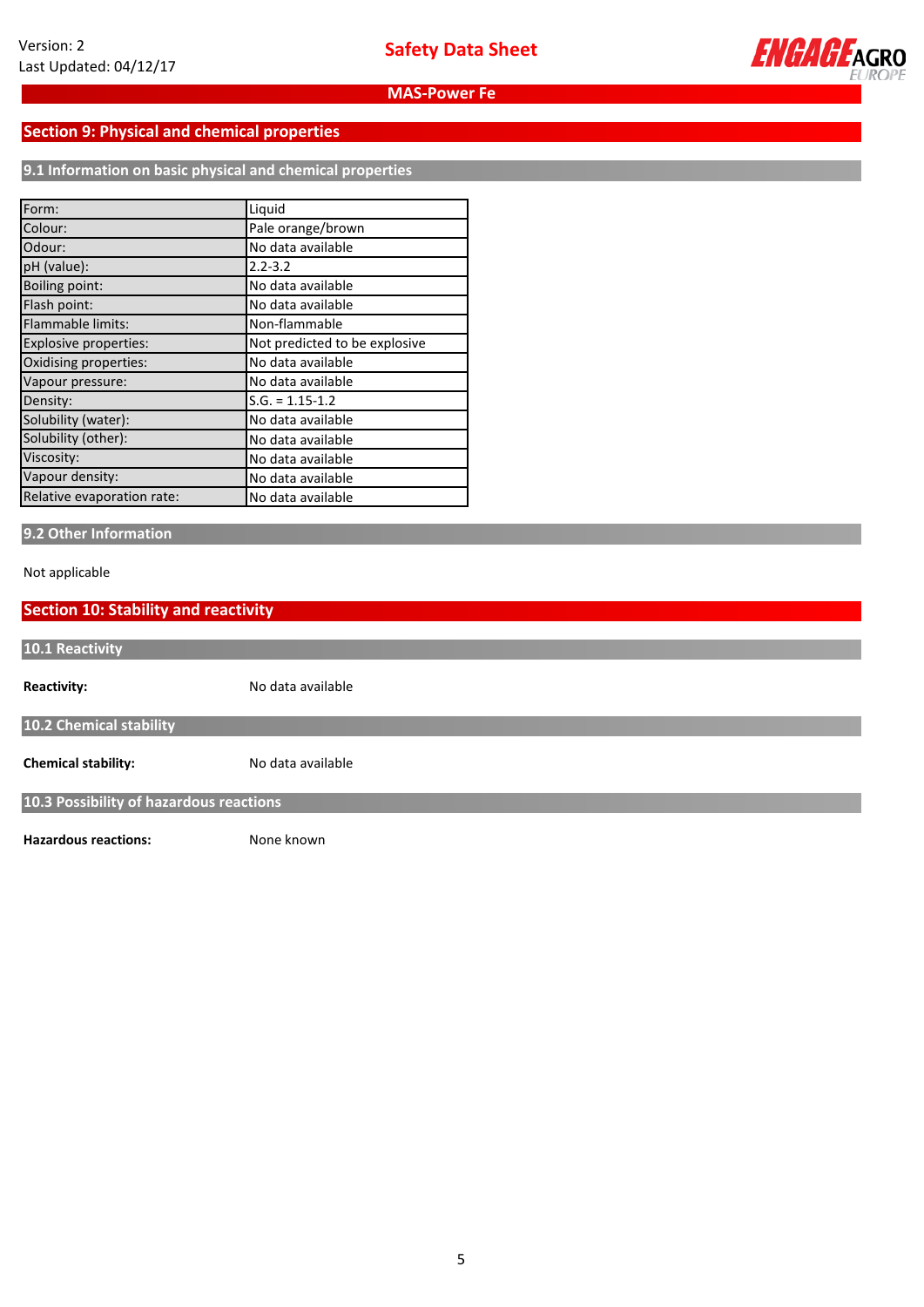

a<br>H

**MAS-Power Fe**

| 10.4 Conditions to avoid                     |                   |
|----------------------------------------------|-------------------|
|                                              |                   |
| <b>Conditions to avoid:</b>                  | No data available |
| 10.5 Incompatible materials                  |                   |
|                                              |                   |
| Incompatible materials:                      | None known        |
| 10.6 Hazardous decomposition products        |                   |
|                                              |                   |
| <b>Haz. Decomposition Products:</b>          | No data available |
|                                              |                   |
|                                              |                   |
| <b>Section 11: Toxicological information</b> |                   |
|                                              |                   |
| 11.1 Information on toxicological effects    |                   |
|                                              |                   |
| Inhalation:                                  | No data available |
| Ingestion:                                   | No data available |
| Skin:                                        | No data available |

**11.2 Specific toxicology information on the substances**

No data available

No data available

No data available **available**

**Long term exposure:**

**Eyes:**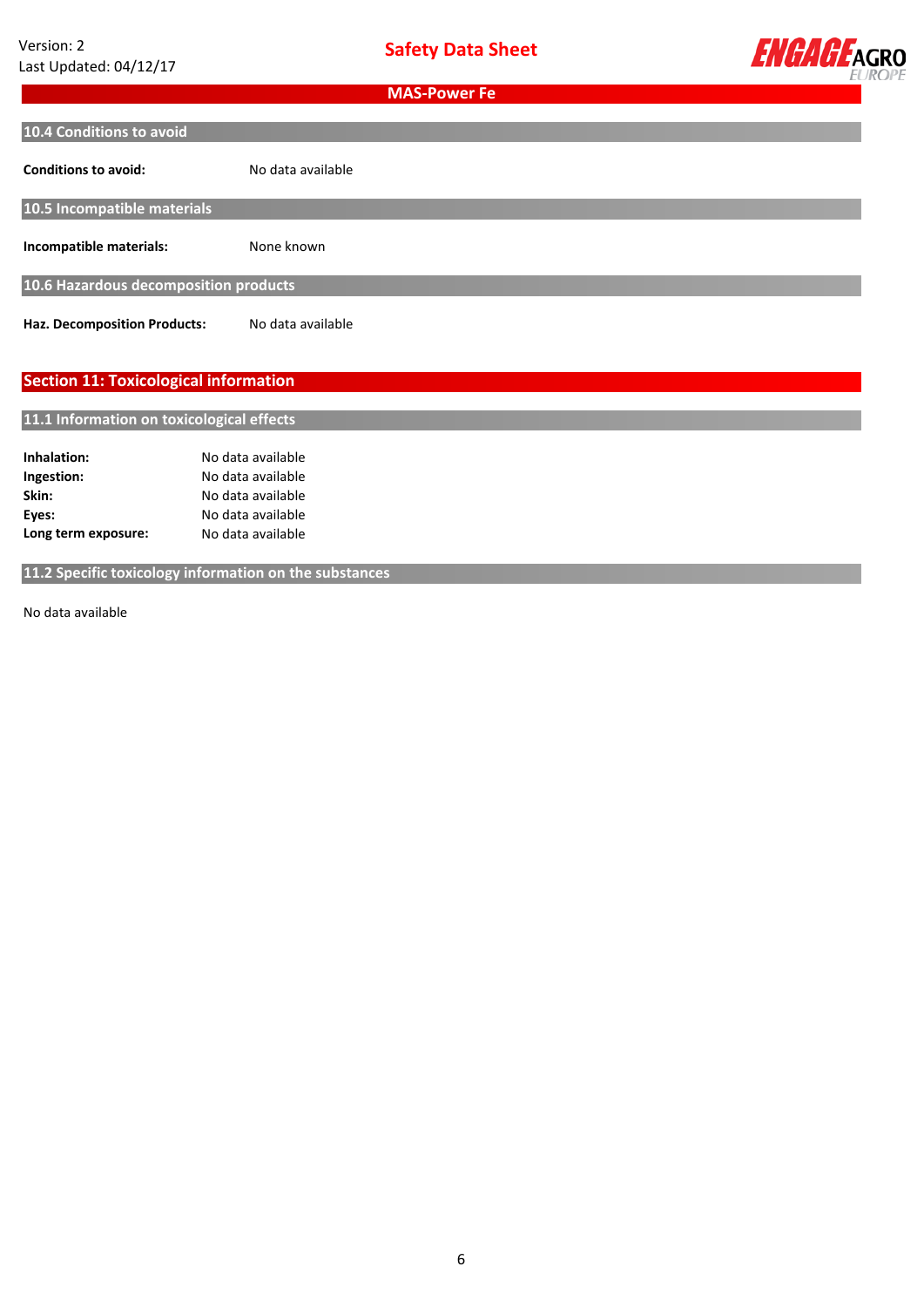

**MAS-Power Fe**

## **Section 12: Ecological information**

## **12.1 Toxicity**

No data available

**12.2 Persistence and degradability**

No data available

**12.3 Bioaccumulative potential**

No data available

**12.4 Mobility in soil**

No data available

**12.5 Results of PBT and vPvB assessment**

The substance does not meet the criteria for PBT or vPvB

## **12.6 Other adverse effects**

#### None known

| <b>Section 13: Disposal considerations</b> |                                                                                                                                      |  |  |  |
|--------------------------------------------|--------------------------------------------------------------------------------------------------------------------------------------|--|--|--|
| 13.1 Waste treatment methods               |                                                                                                                                      |  |  |  |
| Waste treatment methods:                   | Small amounts can be flushed down drains with copious water. Larger amounts should be disposed<br>of by a licenced disposal company. |  |  |  |
| Disposal of packaging:                     | Do not re-use packaging for any other purpose. Use of a licences waste removal company is<br>recommended.                            |  |  |  |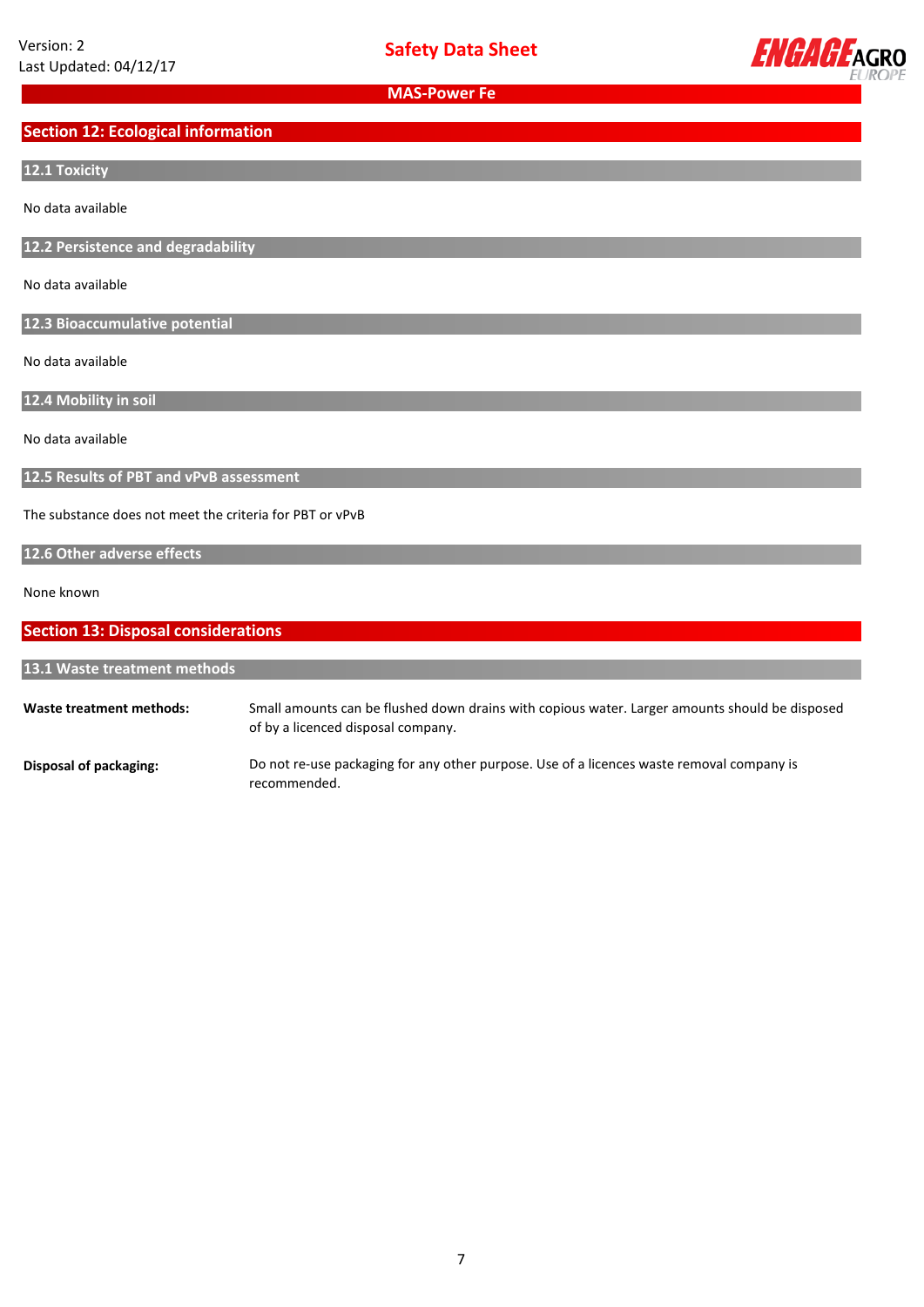

## **Section 14: Transport information**

#### **14.1 UN Number**

This product is not classified as dangerous for carriage.

**14.2 UN proper shipping name**

The product is not classified as dangerous for carriage.

**14.3 Transport hazard class(es)**

This product is not classified as dangerous for carriage.

**14.4 Packaging group**

The products is not classified as dangerous for carriage.

**14.5 Environmental hazards**

The product is not classified as dangerous for carriage.

**14.6 Special precautions for user**

The product is not classified as dangerous for carriage.

**14.7 Transport in bulk according to Annex II of MARPOL 73/78 and the IBC code**

The product is not classified as dangerous for carriage.

#### **Section 15: Regulatory information**

**15.1 Safety, health and environmental regulations/legislation specific for the substance or mixture**

#### **Specific regulations:**

REGULATION (EC) No 1907/2006 OF THE EUROPEAN PARLIAMENT AND OF THE COUNCIL of 18 December 2006 concerning the Registration, Evaluation, Authorisation and Restriction of Chemicals (REACH), establishing a European Chemicals Agency, amending Directive 1999/45/EC and repealing Council Regulation (EEC) No 793/93 and Commission Regulation (EC) No 1488/94 as well as Council Directive 76/769/EEC and Commission Directives 91/155/EEC, 93/67/EEC, 93/105/EC and 2000/21/EC with amendments.

COMMISSION REGULATION (EU) 2015/830 of 28 May 2015 amending regulation (EC)No 1907/2006 of the European Parliament and of the Council on the Registration, Evaluation, Authorisation and Restriction of Chemicals (REACH)

REGULATION (EC) No 1727/2008 of the European Parliament and of the Council on the Registration, Evaluation, Authorisation and Restriction of Chemicals (REACH) of 16 December 2008 on classification, labelling and packaging of substances and mixture, amending and repealing Directives 6/548/EEC and 1999/45/EC, and amending Regulation (EC) No 1907/2006; with amendments

Regulation (EU) No 946/2012 of the European Parliament and of the Council of 4 July 2012 concerning the export and import of hazardous chemicals

Regulation (EC) No 850/2004 of the European Parliament and of the Council of 29 April 2004 on Persistent organic Pollutants and amending Directive 79/117/EC

European Agreement Concerning the Carriage of Dangerous Goods by Road (ADR), 2015